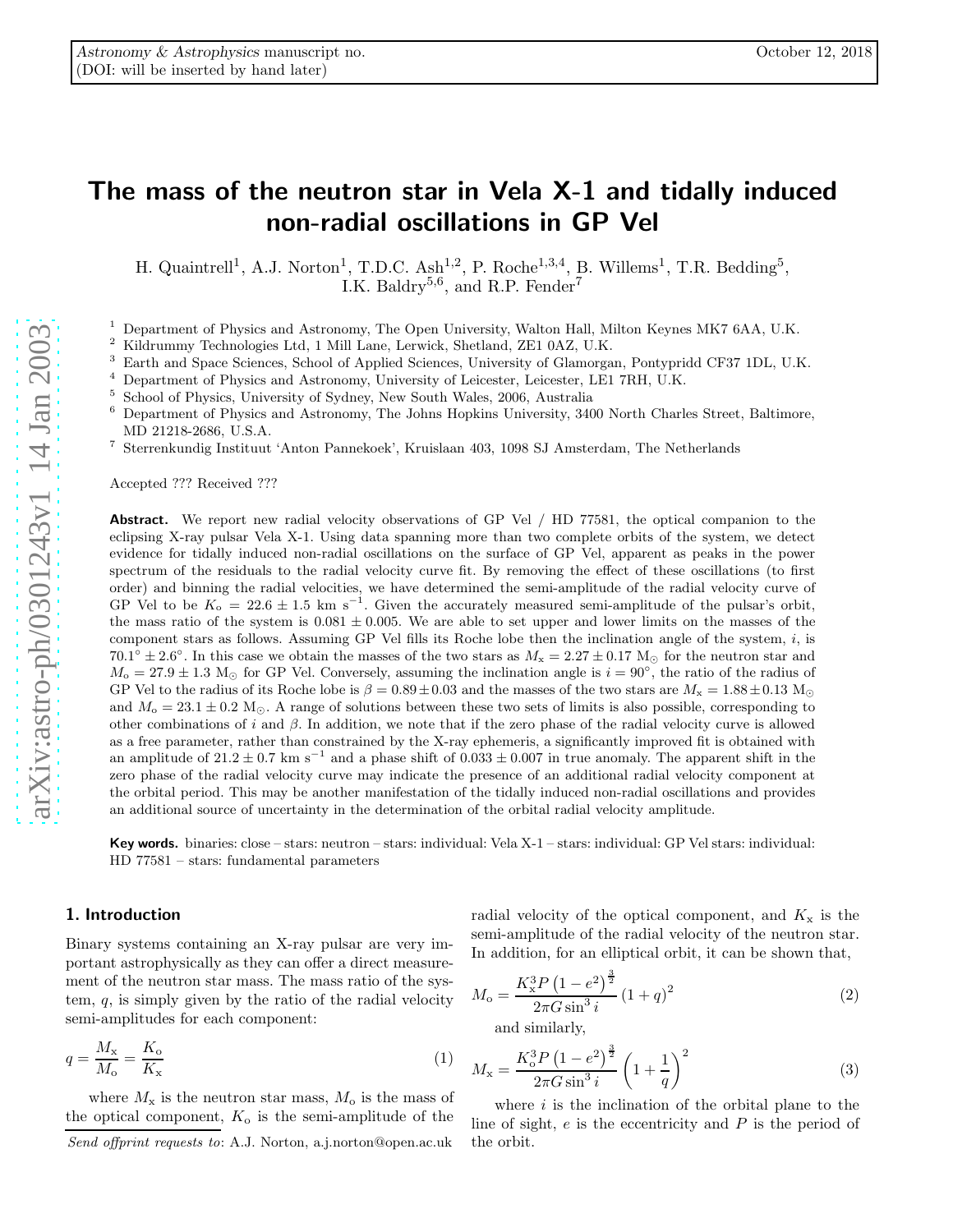We therefore have a means of calculating the mass of the neutron star if the orbits of the two components and the inclination of the system are known. Such a combination is possible in an eclipsing X-ray binary system, in which the neutron star is a pulsar. X-ray pulse timing delays around the neutron star orbit yield the value of  $K_{x}$ , and conventional radial velocity measurements from optical spectra yield  $K_{\rm o}$ .

A value for i can be obtained from the following approximations:

$$
\sin i \approx \frac{\left(1 - \beta^2 \left(\frac{R_L}{a'}\right)^2\right)^{\frac{1}{2}}}{\cos \theta_e} \tag{4}
$$

$$
\frac{R_L}{a'} \approx A + B \log q + C \log^2 q \tag{5}
$$

where  $R_L$  is the radius of the optical companion's Roche lobe,  $\beta = R_0/R_L$  is the ratio of the radius of the optical companion to that of its Roche lobe,  $a'$  is the separation between the centres of masses of the two components, and  $\theta_e$  is the eclipse half-angle. A, B, and C have been determined by Rappaport  $\&$  Joss (1983) to be:

$$
A \approx 0.398 - 0.026\Omega^2 + 0.004\Omega^3
$$
\n(6)

 $B \approx -0.264 + 0.052\Omega^2 - 0.015\Omega^3$ (7)

$$
C \approx -0.023 - 0.005\Omega^2 \tag{8}
$$

where  $\Omega$  is the ratio of the rotational period of the companion star to the orbital period of the system. Note that, whilst  $R_{\text{L}}/a'$  is expected to be constant for a given system,  $R_{\text{L}}$ ,  $a'$  and  $\beta$  will vary around the orbit for a system which has an appreciable eccentricity.

Only seven eclipsing X-ray binary pulsars are known (namely Her X-1, Cen X-3, Vela X-1, SMC X-1, LMC X-4, QV Nor and OAO1657–415). Orbital parameters for the first six of these are still relatively poorly known, whilst the counterpart to OAO1657–415 has only recently been identified (Chakrabarty et al 2002) and no optical radial velocity curve has been measured. In addition, the mass of the neutron star in a seventh eclipsing X-ray binary (4U1700–37) has recently been determined by Clark et al (2002). This system does not contain an X-ray pulsar though, and the mass determination is based on a Monte-Carlo modelling method which relies on the spectral type of the companion and is thus highly uncertain. Vela X-1 is the only one of these systems to have an eccentric orbit, and apart from OAO1657–415 is the one with the longest orbital period. For these reasons, and others discussed below, an accurate determination of the mass of the neutron star in Vela X-1 has always been difficult to obtain.

## 2. The history of Vela X-1

Vela X-1 was first detected by a rocket-borne experiment (Chodil et al 1967) and subsequent observations (see, for example, Giacconi et al 1972), suggested that the source

Table 1. Measured amplitudes of the radial velocity curve of GP Vel

| $K_{\rm o}$ / km s <sup>-</sup> | Reference                                       |
|---------------------------------|-------------------------------------------------|
| $37 - 45$                       | Wallerstein (1974)                              |
| $26 \pm 0.7$                    | Zuiderwijk 1974                                 |
| $20 \pm 1$                      | van Paradijs et al (1976)                       |
| $21.75 \pm 1.15$                | van Paradijs et al (1977)                       |
| $21.8 \pm 1.2$                  | Rappaport & Joss $(1983)$                       |
| $18.0 - 28.2$                   | (95% conf. range) van Kerkwijk et al (1995)     |
| $17.8 \pm 1.6$                  | Stickland et al (1997)                          |
| 22                              | (Correction to the above) Barziv et al $(2001)$ |
| $21.7 \pm 1.6$                  | Barziv et al (2001)                             |
| $22.6 \pm 1.5$                  | this paper                                      |

was highly variable. Using data from the OSO-7 satellite, Ulmer et al (1972) demonstrated evidence for intensity variations which were interpreted as eclipses with a period of around 9 days. An optical counterpart, GP Vel / HD 77581 (a B0.5 giant with  $m_v = 6.8$ ) was identified by Brucato & Kristian (1972) and Hiltner et al (1972), based on its ultra-violet excess and radial velocity variations.

An X-ray pulse period of 283 s was subsequently discovered using the SAS-3 satellite (Rappaport & McClintock 1975, McClintock et al 1976). Timing observations of these pulses by Rappaport, Joss & McClintock (1976) allowed the radial velocity semi-amplitude of the Xray component to be measured as  $K_{\rm x} = 273 \pm 9$  km s<sup>-1</sup>, and the eccentricity of the system,  $e \sim 0.1$ . Later work, using Hakucho and Tenma data (Deeter et al 1987), gave a value of  $a_x \sin i = 113.0 \pm 0.4$  light seconds for the projected semi-major axis. Using values for the orbital period P and the eccentricity of the orbit e, the corresponding  $K_{\rm x}$  value may be calculated according to

$$
K_{\rm x} = \frac{2\pi}{P} \frac{a_{\rm x} \sin i}{(1 - e^2)^{1/2}}\tag{9}
$$

as  $K_{\rm x} = 276 \pm 1~{\rm km~s^{-1}}$ . The most recent, and accurate, values determined from X-ray pulse timing analysis are those obtained with BATSE on board CGRO reported by Bildsten et al (1997). They obtain a value  $a_x \sin i =$  $113.89 \pm 0.13$  light seconds which corresponds to  $K_{\rm x}$  =  $278.1 \pm 0.3$  km s<sup>-1</sup> when combined with their accurate values for the orbital period,  $P = 8.964368 \pm 0.000040$  d, and eccentricity,  $e = 0.0898 \pm 0.0012$ .

The X-ray eclipse duration appears to be quite variable, and somewhat energy dependent. For example, Forman et al (1973) obtained a value for the half angle of the eclipse of  $\theta_e = 38^\circ \pm 1^\circ$  using the Uhuru satellite and Charles et al (1976) obtained a value of  $\theta_e = 39^\circ.8 \pm 0^\circ.4$ using the Copernicus satellite, whereas Watson & Griffiths (1977) quote a value of  $\theta_e = 33^\circ.8 \pm 1^\circ.3$  obtained using Ariel V data. However the earlier two experiments were at much softer energies than Watson & Griffiths observed, and softer X-rays are much more likely to be absorbed by circumstellar material, thus extending the observed eclipse time.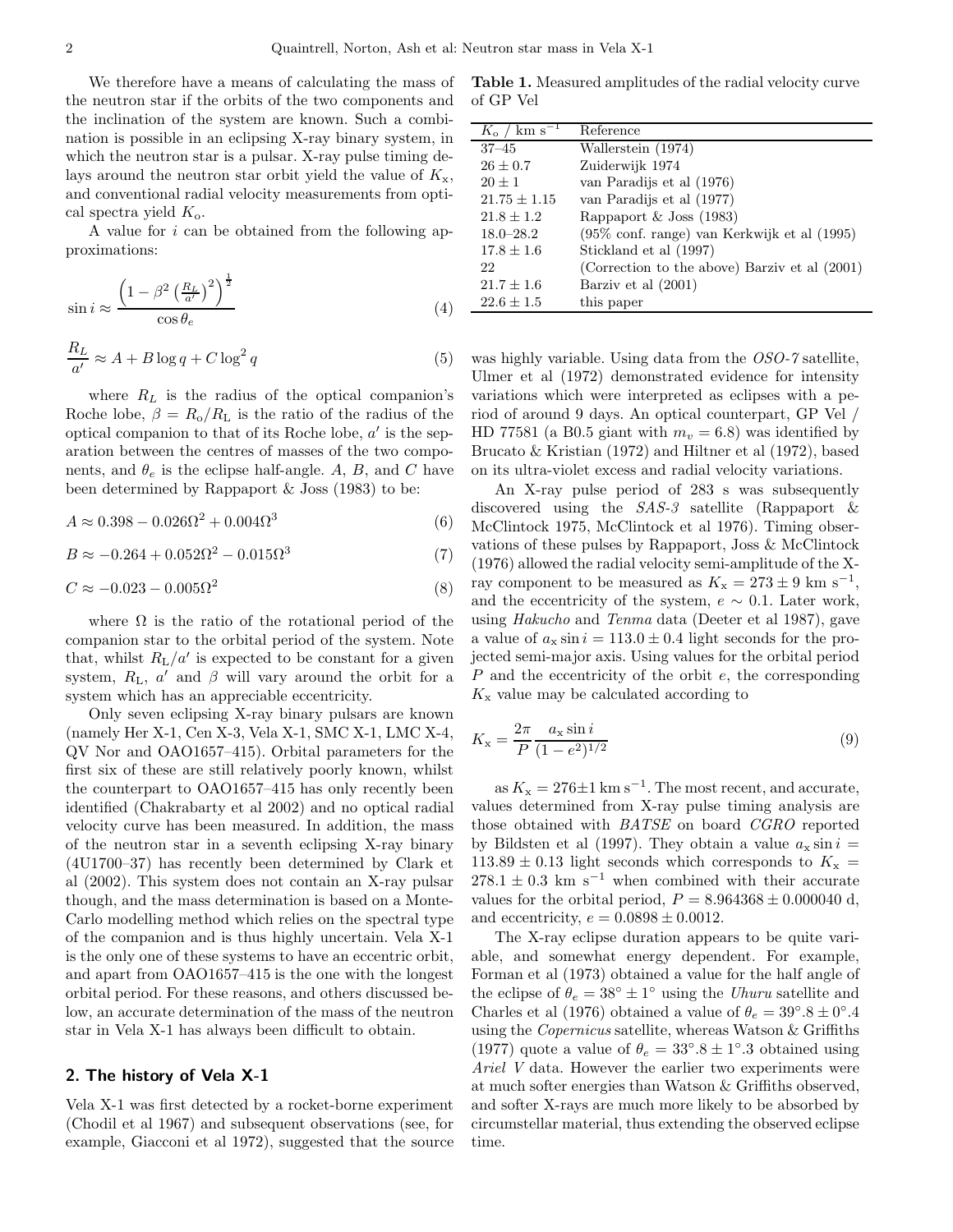Early determinations of  $K_0$  were made by Wallerstein (1974) and Zuiderwijk et al (1974), see Table 1. As regular X-ray pulsations had yet to be discovered at this point, assumptions had to be made about the mass of the optical component in order to estimate the mass of the compact object. Zuiderwijk et al (1974) obtained a value of  $M_{\rm x} > 2.5 \pm 0.3$  M<sub> $\odot$ </sub>, and suggested that such a large mass coupled with the lack of regular pulsations indicated that the compact object was a black hole. The discovery of regular X-ray pulsations provided a means of determining the masses of both components directly, and also ruled out the possibility of the compact object being a black hole.

Van Paradijs et al (1976) combined their  $K_0$  value obtained from  $26$  coudé spectrograms (Table 1) with the  $K_{\rm x}$  value of Rappaport & McClintock (1975). Using Xray eclipse data, they determined that  $i > 74^{\circ}$ , and thus arrived at a mass of  $1.6 \pm 0.3$  M<sub>☉</sub> for the neutron star. Van Paradijs et al (1977) subsequently refined their  $K_0$ value using yet more photographic spectra (Table 1) and Rappaport & Joss (1983) revised  $K_0$  further (Table 1) obtaining a neutron star mass estimate of  $1.85_{-0.30}^{+0.35}$  M<sub>☉</sub> by combining data from a number of sources, including Watson & Griffiths (1977), and Rappaport, Joss & Stothers (1980), and performing a Monte Carlo analysis to estimate the uncertainties.

More recently, van Kerkwijk et al (1995) made further optical observations of GP Vel, and discovered strong deviations from a pure Keplerian velocity curve, which were auto-correlated within a single night, but not from one night to another. It was suggested that the variable gravitational force exerted by the neutron star as it travels around its eccentric orbit excites short-lived oscillations on the surface of the optical component which affect the measured radial velocity. From their  $K_0$  value (Table 1) van Kerkwijk et al (1995) obtained  $M_x = 1.9^{+0.7}_{-0.5}$  M<sub>☉</sub>. A significantly lower value for  $K_{\rm o}$  (Table 1) was obtained from observations using the IUE satellite by Stickland, Lloyd & Radziun-Woodham (1997). However, Barziv et al (2001) report that the analysis of these IUE data was subject to an error and a correct analysis yields a value consistent with those previously measured (Table 1) thus solving the discrepancy.

The most recent measurement of the optical radial velocity curve of GP Vel (Barziv et al 2001) made use of 183 spectra obtained over a nine month campaign in order to try to average out the deviations reported by van Kerkwijk et al (1995). Although they were quite successful in averaging out these excursions, they were left with different, phase-locked deviations in the radial velocity curve. Despite this they determined an accurate  $K_{\rm o}$ value (Table 1) and set a limit on the neutron star mass of  $M_x \sin^3 i = 1.78 \pm 0.15$  M<sub>o</sub>.

## 3. Observations

To take account of the deviations from Keplerian motion that are present in the radial velocity curve of GP Vel, we adopted a somewhat different approach to that employed

by Barziv et al (2001). Instead of trying to average the velocity excursions over many orbital periods, we chose to carry out a comprehensive radial velocity study with maximum phase coverage over several consecutive orbital cycles. In this way we aimed to track the velocity excursions closely and thus model and ultimately remove them.

The observations of GP Vel reported here were made using the 74-inch telescope at Mount Stromlo Observatory, Canberra, Australia. In order to cover two complete orbits, twenty-one continuous nights were obtained between 1996 February 1 and 1996 February 21. Only two nights were completely lost (the 9th and 17th) although most of the first night was spent trying different setup configurations, so this too produced little data. Typically, four sets of three spectra were obtained on each of the remaining nights, with exposures mostly of 1000s. In total 180 spectra of GP Vel were obtained.

The echelle and CCD camera were mounted at the coudé focus. All observations used the 31.6 lines  $mm^{-1}$ echelle grating, the 158 lines mm−<sup>1</sup> cross disperser grating, the 81.3 cm focal length camera and the thinned  $2k \times 2k$ Tektronix CCD, with a slit width of 2 arcsec. Around 70 separate echelle orders fell onto the detector spanning a wavelength range  $3370 - 5970$  Å. To shorten the readout time,  $2 \times 2$  binning was used on the CCD for the first seven nights, but this was changed to  $2 \times 1$  binning (i.e. binning only in the cross-dispersion direction) for the remainder of the run.

The radial velocity standards HR 1829 (a G5II star) and HR 3694 (a K5III–IV star) were also observed on most nights, as well as a B0Ia star ( $\epsilon$  Ori) to provide a template spectrum for the cross correlation. We also obtained the usual complement of flat fields and bias frames as well as thorium-argon arcs each time the telescope was moved.

## 4. Data Reduction and Analysis

The IRAF software package was used to perform the reduction and analysis. For each night's spectra, an average bias frame was constructed and subtracted from the arc, flat and object frames. Orders were traced automatically using the GP Vel frames, as the object was relatively bright and its early-type spectrum does not contain many large absorption features which could complicate the tracing process. An optimal extraction algorithm was used to extract all the spectra in order to maximise the signal-tonoise ratio.

A wavelength calibration solution was found for the whole echelle frame using the arcs. A total of 1109 lines were identified from the thorium-argon arc spectrum (about 20 per order of the echelle) and the wavelength solution was fitted using a Chebyshev polynomial of order three in the wavelength direction plus another of order four in the spatial direction. The RMS of the fit was  $0.005\text{\AA}$ , which is less than 10% of a pixel in all orders. The FWHM of the individual arc lines near the centre of the echelle about  $0.1$ Å.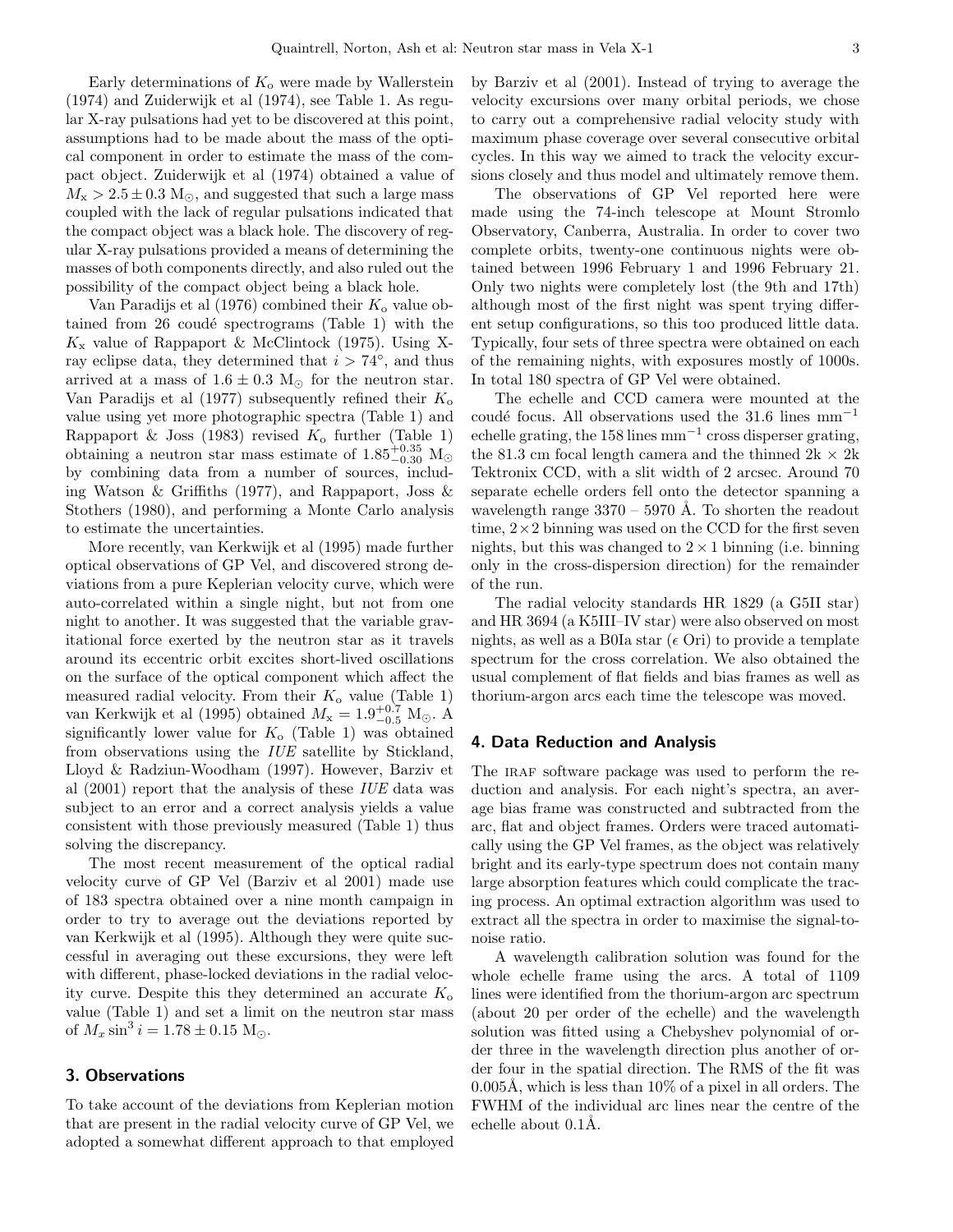

Fig. 1. An average spectrum of GP Vel. Horizontal bars indicate the regions used in the cross-correlation procedure. Many of the sharp lines peaking downwards are weak interstellar lines; most of the upward peaking lines are remaining sky features.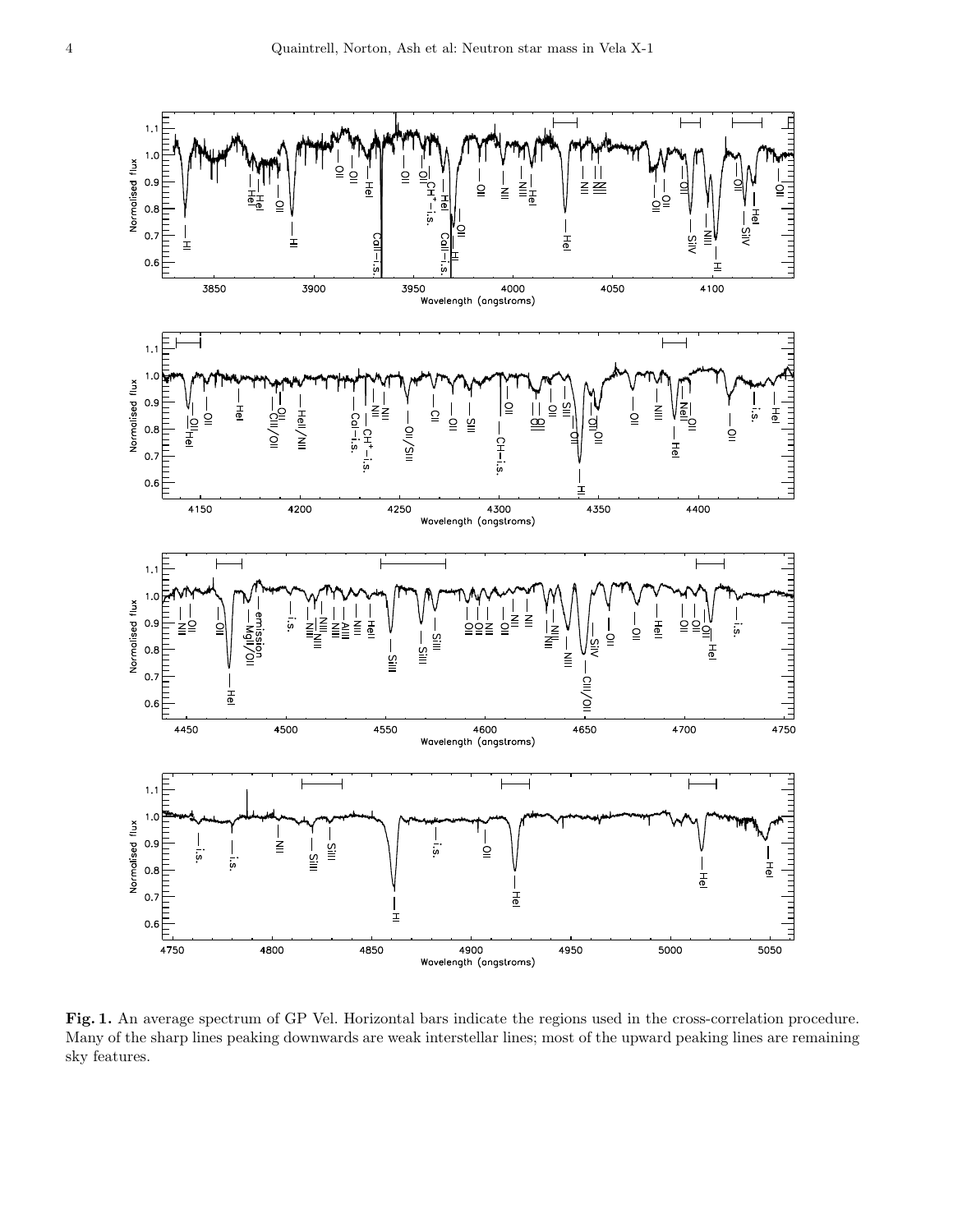At the blue end, the signal-to-noise ratio was poor and there was also a problem with overlapping orders. Consequently only 53 orders were extracted from each echelle spectrum, spanning the wavelength range 3820Å to 5958Å (orders 148 to 96). The spectral resolution ranged from 0.06Å pixel  $^{-1}$  at the blue end to 0.1Å pixel  $^{-1}$  at the red end. All spectra were extracted onto a common log-linearised scale with a resolution of 4.86 km s−<sup>1</sup> per pixel. An average spectrum is shown in Figure 1.

The spectra of GP Vel showed essentially the same set of absorption lines as were seen by van Kerkwijk et al (1995). In particular we saw the Balmer series from Hβ to H9, HeI lines at 5015Å, 4921Å, 4713Å, 4471Å,  $4387\text{\AA}$ ,  $4143\text{\AA}$ ,  $4121\text{\AA}$  and  $4026\text{\AA}$ , and several lines due to SiIII (4553Å, 4568Å, 4575Å, 4820Å, 4829Å), SiIV (4089Å, 4116Å), OII (4591Å, 4596Å) and NII (4601Å).

Before proceeding with the main cross-correlation, the stability of the detection system was checked by crosscorrelating the various spectra of the radial velocity standards HR 1829 and HR 3694 against each other. Across the whole run, the mean shift in these spectra was only 0.46 km s<sup>-1</sup>, which is negligible (< 0.1 of a pixel). As a further check, regions of the GP Vel spectra containing the CaII 3934Å and NaI  $5890/5896\text{\AA}$  interstellar lines were cross correlated against themselves. No trends were apparent in these data either.

To extract the radial velocity curve of GP Vel, template spectra of  $\epsilon$  Ori were cross correlated against the spectra of the target. Since these stars have similar spectral types, systematic errors in this process should be minimised. Regions of the spectrum containing the Hei lines plus the Siiii and Siiv lines were used to produce the radial velocity curve in Figure 2 (see Appendix for the individual radial velocity values, relative to  $\epsilon$  Ori). The radial velocities themselves were extracted using standard IRAF routines by fitting a Gaussian to the cross-correlation function in each case. The Gaussian fits were performed using the full shape of the Gaussian curve down to one-quarter of their height. Although radial velocities were also obtained from the Balmer lines, these lines were in general very broad and so it was difficult to obtain accurate velocities. Furthermore, there was some evidence that the radial velocity amplitude increased with the order of the Balmer line. We comment on this further below, but as a result did not use Balmer lines in the rest of our analysis.

#### 5. Fitting the radial velocity curve

Because Vela X-1 is known to have a significant eccentricity, simply fitting a sinusoidal radial velocity curve to the cross-correlation results as a function of time would not be satisfactory, as an eccentric orbit will show deviations from a pure sinusoid. Instead it may be shown that the observed radial velocity is given by:

$$
v = \gamma + \frac{4\pi a_1 \sin i}{P(1 - e^2)^{\frac{1}{2}}} \frac{e \cos \omega + \cos(\nu + \omega)}{2}
$$
(10)

Fig. 2. Radial velocity curve for Hei, Siiii and Siiv lines showing the fitted curve (the first fit). Each cluster of radial velocity values represents a single night's data. The fit has a reduced chi-squared of 3.84.

where  $a_1$  is the semi-major axis of the orbit of GP Vel, e is the orbital eccentricity, P is the orbital period,  $\nu$  is the true anomaly (i.e. the angle between the major axis and a line from the star to the focus of the ellipse),  $\omega$  is the periastron angle (i.e. the angle between a line from the centre of the orbit to periastron and a line from the centre of the orbit to the ascending node),  $i$  is the angle between the normal to the plane of the orbit and the lineof-sight and  $\gamma$  is the radial velocity of the centre of mass of the binary system. The true anomaly is related to the eccentric anomaly, E, by:

$$
\tan\left(\frac{\nu}{2}\right) = \left(\frac{1+e}{1-e}\right)^{\frac{1}{2}}\tan\left(\frac{E}{2}\right) \tag{11}
$$

where  $E$  is the angle between the major axis of the ellipse and the line joining the position of the object and the centre of the ellipse. In turn,  $E$  can be related to  $M$ , the mean anomaly, by Kepler's Equation:

$$
E - e \sin E = M = \frac{2\pi}{P}(t - T_0)
$$
\n(12)

where the right hand side of this equation is simply the orbital phase with  $T_0$  the time of periastron passage. This equation can be solved numerically, or using Bessel functions.

The value of  $T_0$  was obtained from the value of  $T_{\pi/2}$ , the epoch of 90◦ mean orbital longitude, derived by Bildsten et al (1997) from BATSE pulse timing data. They give  $T_{\pi/2}$  = MJD 48895.2186 ± 0.0012, from which

$$
T_0 = T_{\pi/2} + \frac{P\left(\omega - \frac{\pi}{2}\right)}{2\pi} \tag{13}
$$

where  $\omega = 152.59^{\circ} \pm 0.92^{\circ}$ . Hence we calculate the time of periastron passage as  $T_0 =$  MJD 48896.777  $\pm$  0.009.

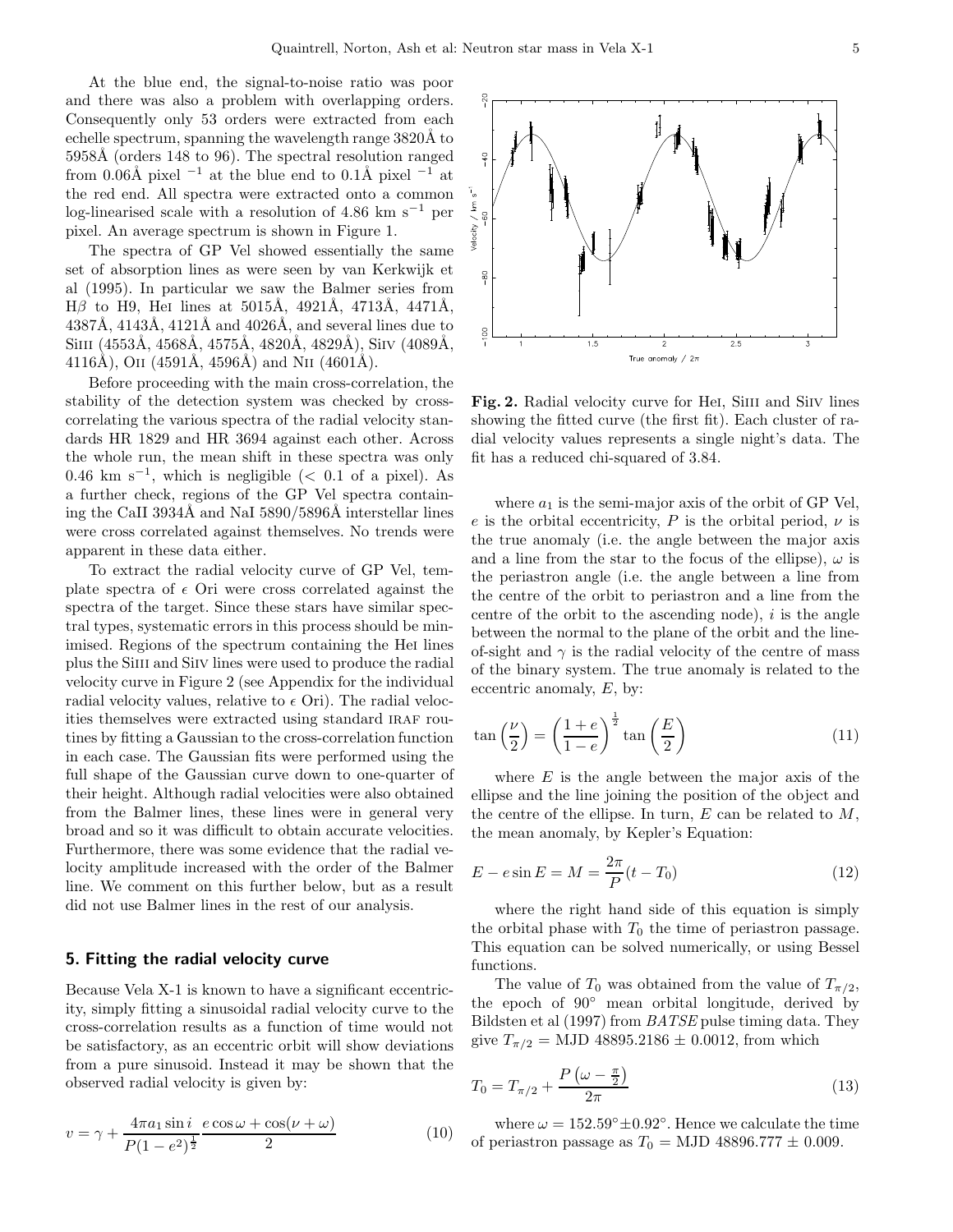

Fig. 3. Residuals to the radial velocity curve fit in Figure 2, plotted against time. (The first fit.) Overlaid is a best-fit sinusoid with a period of 2.18 d.

# 5.1. The first fit

Times, t, were assigned to each radial velocity measurement and Equation 12 was solved using a numerical grid to calculate the corresponding eccentric anomaly. The true anomaly was then found using Equation 11, and Figure 2 shows a plot of radial velocity against true anomaly, with the best fit curve according to Equation 10. The reduced chi-squared of the fit is  $\chi^2_r = 3.84$ . Scaling the error bars by a factor of 1.96 to reduce  $\chi^2_r$  to unity, gives the amplitude of the fitted curve as  $K_0 = 21.4 \pm 0.5$  km s<sup>-1</sup>. However, we note that, since the use of chi-squared assumes that the errors on all the points are uncorrelated, the uncertainty here is likely to be a gross under-estimate. This will hereafter be referred to as the 'first fit'.

Figure 3 shows the residuals to the radial velocity curve in the first fit, plotted against time. It is clear that there are trends apparent in these residuals from night to night and a Fourier analysis shows that the dominant signals are at periods of  $9 \pm 1$  d and  $2.18 \pm 0.04$  d (Figure 4). The 9 d signal present in the power spectrum reflects the fact that fixing the zero phase of the radial velocity curve, as implied by the X-ray data of Bildsten et al (1997) does not provide the best fit to the data. We suggest this effect may be responsible for the 'phase-locked' deviations revealed by Barziv et al (2001) too. The 2.18 d modulation appears to be relatively stable throughout our two orbits of observations, with an amplitude of around  $5 \text{ km s}^{-1}$ , as shown in Figure 3.

## 5.2. The second fit

In order to take account of the correlated residuals from the first fit, another fit to the radial velocity data was performed this time with four free parameters: the  $\gamma$  velocity and the  $K<sub>o</sub>$  value as before, plus the amplitude and phase



Fig. 4. Power spectra of the residuals to the radial velocity curve fits. The solid curve is the power spectrum of the data in Figure 3 (the residuals after the first fit) and the dotted curve (offset in the −ve direction by one unit for clarity) is the power spectrum of the data in Figure 6 (the residuals after the second fit). The highest peaks in the power spectrum of the residuals after the first fit correspond to frequencies of 0.111 d<sup>-1</sup> and 0.459 d<sup>-1</sup> or periods of 9.0 d and 2.18 d. In each case, window function peaks due to the sampling of the lightcurve have been removed using a 1-dimensional clean (program courtesy H. Lehto).

of a sinusoid with a period of 2.18 d. The  $K_0$  part of the fit is sinusoidal as a function of true anomaly, whilst the 2.18 d part of the fit is sinusoidal purely as a function of time. The radial velocity fit according to this prescription, referred to as the second fit, is shown in Figure 5 and has a reduced chi-squared of 2.40. The improvement over the first fit is therefore clearly apparent. Scaling the error bars by a factor of 1.55 to reduce  $\chi^2_r$  to unity, gives the amplitude of the fitted curve as  $K_o = 22.4 \pm 0.5$  km s<sup>-1</sup> and the amplitude of the 2.18 d modulation as  $5.4 \pm 0.5$  km s<sup>-1</sup>. As with the first fit, we note that the uncertainties here are also likely to be under-estimates. The remaining residuals on the second fit are shown in Figure 6, and their power spectrum is indicated by the dotted line in Figure 4. It can be seen that some of the correlated structure in the residuals has been removed by this procedure, although the peak corresponding to a period of  $\sim$  9 d is still present indicating once again that the zero phase according to the X-ray observations does not provide the best description.

#### 5.3. Fits to phase binned means

To test whether the deviations from the radial velocity curve displayed by each group of data points are correlated, we subtracted the effect of the 2.18 d period according to the parameters found for it in the second fit, and rebinned the resulting radial velocities into nine phase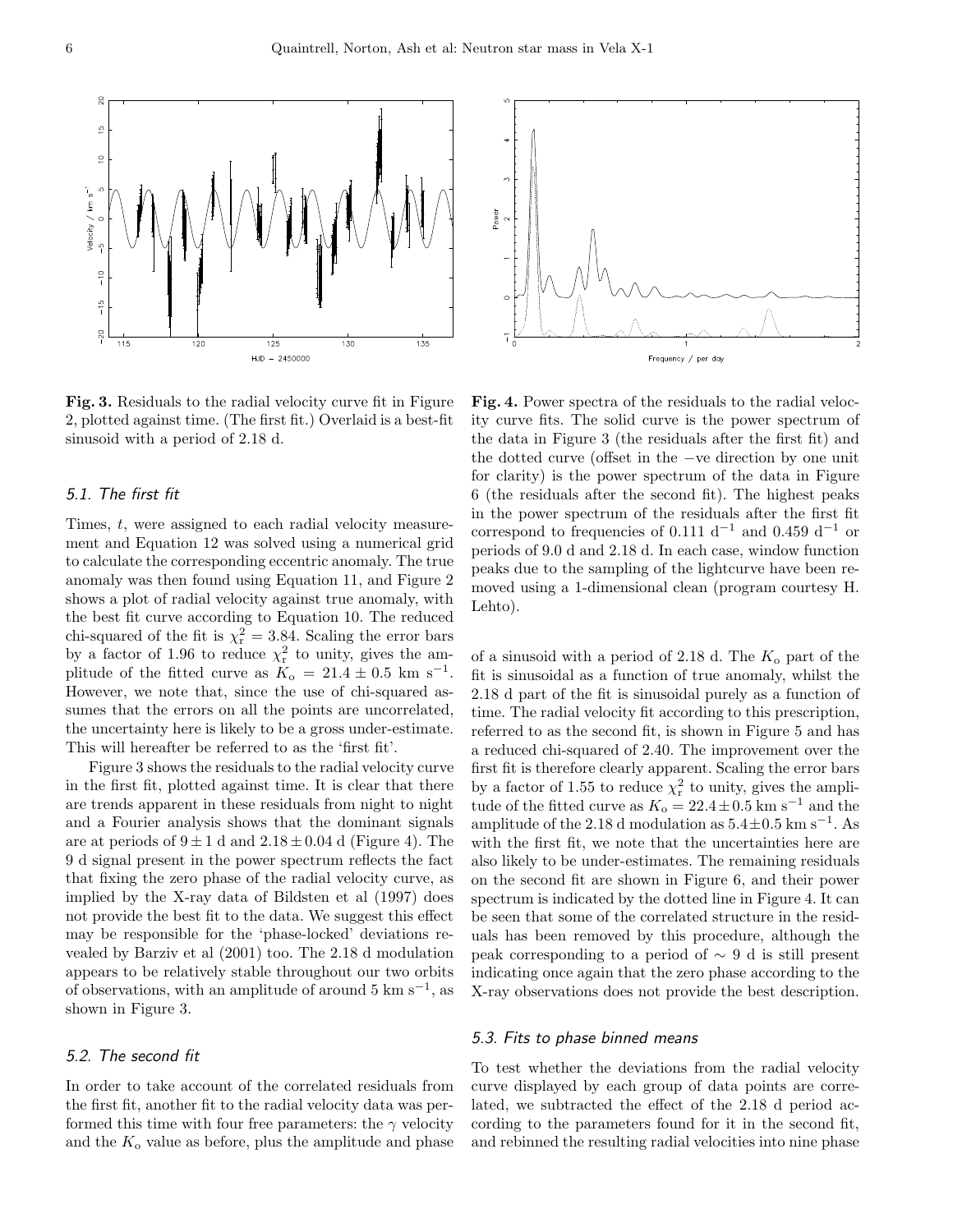

Fig. 5. Radial velocity curve for Hei, Siiii and Siiv lines showing the fitted curve (the second fit) after removal of the 2.18 hour signal. Each cluster of radial velocity values represents a single night's data. The fit has a reduced chisquared of 2.40.



Fig. 6. Residuals to the radial velocity curve fit in Figure 5, plotted against time. (The second fit.)

bins (each  $\sim$  1 day). The radial velocity fit to these phasebinned means is shown in Figure 7 and has a reduced chisquared of 28.3. The errors on the mean data points are calculated as the standard error on the mean from the individual data points that are averaged in each case. The fact that the reduced chi-squared is significantly greater than unity suggests that the deviations are indeed correlated. Scaling the error bars here by a factor of 5.3 to reduce  $\chi^2_r$  to unity, gives the amplitude of the fitted curve as  $K_o = 22.6 \pm 1.5$  km s<sup>-1</sup>.

Figure 7 clearly shows that a better fit would be obtained if the zero phase of the radial velocity is allowed as a free parameter. This reflects the fact that a  $\sim 9$  d period is present in the power spectra of the residuals af-



Fig. 7. Radial velocity curve for Hei, Siiii and Siiv lines binned into nine phase bins. Each radial velocity value represents two or more night's data. The fit to the phase binned means has a reduced chi-squared of 28.3 and is shown by the solid curve. A second fit to the phase binned means, allowing the zero phase of the radial velocity as a free parameter, is shown by the dashed line and has a reduced chi-squared of 6.0.

ter both the first and second fits (Figure 4). Allowing the zero phase to vary results in the second fit to the phase binned data shown by the dashed line in Figure 7. This time the reduced chi-squared is 6.0. Scaling the error bars here by a factor of 2.44 to reduce  $\chi^2_r$  to unity, gives the amplitude of the fitted curve as  $21.2 \pm 0.7$  km s<sup>-1</sup>. The shift of the minimum radial velocity with respect to that in the first fit to the pase binned means is a true anomaly of  $\Delta \nu = 0.033 \pm 0.007$ , corresponding to about 7 hours. We note that this shift in zero phase is significantly greater than the uncertainty implied by extrapolating the X-ray ephemeris of Bildsten et al (1997) to the epoch of our observations which is only  $\sim 0.0006$  of a cycle. We conclude that the orbital phase locked deviations remaining in the radial velocities after the first fit to means can therefore mostly be accounted for by a simple phase shift in the radial velocity curve.

#### 6. Calculation of system parameters

The masses of the two stellar components were calculated according to the method described in Section 1. In order to propagate the uncertainties, a Monte Carlo approach was adopted, calculating  $10^6$  solutions with input values drawn from a Gaussian distribution within the respective  $1\sigma$  uncertainties of each parameter. The final values were then calculated as the mean result of these  $10^6$  solutions, with the  $1\sigma$  uncertainties given by the rms deviation in each case.

The procedure was carried out using  $K_0 = 22.6 \pm 1$  $1.5 \text{ km s}^{-1}$  from the first fit to means and the results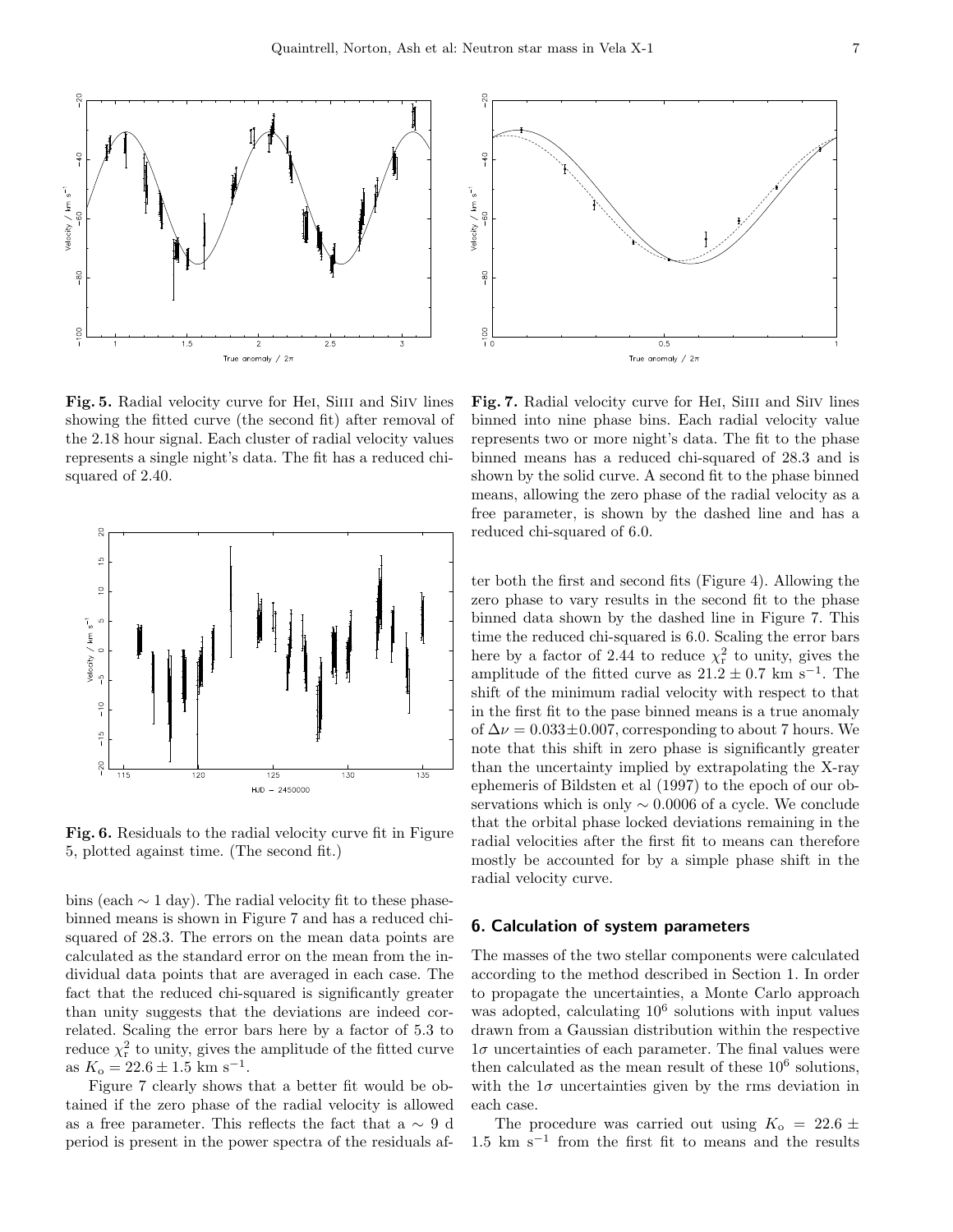of these calculations are shown in Table 2. We used the value of  $K_{\rm x} = 278.1 \pm 0.3$  km s<sup>-1</sup> (Bildsten et al 1997), to calculate q using Equation 1 and a value of  $33^{\circ}.8 \pm 1.3^{\circ}$ was adopted for the eclipse half-angle,  $\theta_e$  from Watson & Griffiths (1977). We note that this value was also used by Wilson & Terrel (1998) for their unified analysis of Vela X-1 and appears to be the most reliable. A value of  $0.67 \pm 0.04$ was adopted for the co-rotation factor,  $\Omega$ , obtained from comparison of GP Vel spectra with model line profiles by Zuiderwijk (1995). We note that Barziv et al (2001) also used the  $v \sin i$  value derived by Zuiderwijk (1985) and obtained a similar value, namely  $\Omega(=f_{\text{co}})=0.69\pm0.08$ .

Values for  $\beta$  and i cannot be obtained from independent observations. However, since the supergiant is unlikely to be overfilling its Roche lobe, an upper limit to the Roche lobe filling factor is  $\beta \leq 1.0$ ; and an upper limit to the inclination is clearly  $i \leq 90^{\circ}$ . A lower limit to  $\beta$  is found by setting  $i = 90^\circ$ , and a lower limit to i is found by setting  $\beta = 1$ . These limits are indicated in Table 2. We note though that  $\beta$  is unlikely to have a fixed value, as the size and shape of the Roche lobes of both components will vary as the separation between the stars varies as they orbit each other eccentrically. Indeed, it has been suggested that GP Vel is likely to fill its Roche lobe at periastron (Zuiderwijk 1995). However the mass ratio implies that Roche lobe overflow would be dynamically unstable and lead to a common-envelope phase, so the limit of  $\beta = 1$ is probably implausible. We also note that Barziv et al (2001) took a somewhat different approach and assumed a filling factor at periastron in the range  $\beta = 0.9 - 1.0$ , thus leading to a minimum value for the inclination of 73°, consistent with our analysis.

Given these two limits on each of  $\beta$  and i, Equations 2 and 3 then allow us to calculate the masses of the two components for combinations of i and  $\beta$  between the two extremes. The limiting values for the masses of the two stars are shown in Table 2. Values between these extremes, as a function of inclination angle, are shown in Figure 8. With these two limiting situations, we also calculate the semi major axis a of the orbit from Kepler's law, and this is then used to calculate the separation of the stars at periastron according to  $a' = a(1-e)$ . The Roche lobe radius at periastron  $R_{\rm L}$  is then determined from the value of  $R_{\rm L}/a'$ at each extreme, and the radius of the companion star  $R_{\rm o}$ is then calculated as  $\beta \times R_{\text{L}}$  in each case. These values too are shown in Table 2. For each parameter, the actual value may be anywhere within the range encompassed by the two limits.

#### 7. Tidally induced non-radial oscillations

The strongest peaks in the power spectrum of the residuals after the first fit, at  $0.111 d^{-1}$  and  $0.457 d^{-1}$ , are suggestively close to the orbital frequency and  $4\times$  the orbital frequency  $(f_{\text{orb}} = 0.11155 \,\text{d}^{-1})$  respectively. This leads us to speculate that they may both represent tidally excited non-radial oscillation modes (see also Willems & Aerts 2002, Handler et al. 2002).

Table 2. System parameters for Vela X-1 / GP Vel. The value for  $K_0$  is that resulting from fitting the phase bin means without a phase shift.

| Parameter                                                                        | Value                           | Ref.                                |                 |  |  |  |
|----------------------------------------------------------------------------------|---------------------------------|-------------------------------------|-----------------|--|--|--|
| <i>Observed</i>                                                                  |                                 |                                     |                 |  |  |  |
| $a_{\rm x} \sin i / \ln \sec$                                                    | $113.98 \pm 0.13$               | $[1]$                               |                 |  |  |  |
| P / d                                                                            | $8.964368 \pm 0.000040$         | $[1]$                               |                 |  |  |  |
| $T_{\pi/2}$ / MJD                                                                | $48895.2186 \pm 0.0012$         |                                     | $[1]$           |  |  |  |
| $\epsilon$                                                                       | $0.0898 \pm 0.0012$             |                                     | $[1]$           |  |  |  |
| $\omega / \text{deg}$                                                            | $152.59 \pm 0.92$               | $[1]$                               |                 |  |  |  |
| $\theta_{\rm e}$ / deg                                                           | $33.8 \pm 1.3$                  |                                     | [2]             |  |  |  |
| Ω                                                                                | $0.67 \pm 0.04$                 |                                     | 3               |  |  |  |
| $K_{\rm o}$ / km s <sup>-1</sup>                                                 | $22.6 \pm 1.5$                  |                                     | $\vert 4 \vert$ |  |  |  |
| Inferred                                                                         |                                 |                                     |                 |  |  |  |
| $K_{\rm x}$ / km s <sup>-1</sup>                                                 | $278.1 \pm 0.3$                 |                                     |                 |  |  |  |
| $T_0 / MJD$                                                                      | $48896.777 \pm 0.009$           |                                     |                 |  |  |  |
| $\boldsymbol{q}$                                                                 | $0.081 \pm 0.005$               |                                     |                 |  |  |  |
| $\beta$                                                                          |                                 | $1.000 \qquad \qquad 0.89 \pm 0.03$ |                 |  |  |  |
| i / deg                                                                          | $70.1 \pm 2.6$ 90.0             |                                     |                 |  |  |  |
| $M_{\rm x}$ / ${\rm M}_{\odot}$                                                  | $2.27 \pm 0.17$ $1.88 \pm 0.13$ |                                     |                 |  |  |  |
| $M_{\rm o}$ / $\rm M_{\odot}$                                                    | $27.9 \pm 1.3$ $23.1 \pm 0.2$   |                                     |                 |  |  |  |
| a' at periastron / R <sub><math>\odot</math></sub> 51.4 $\pm$ 0.8 48.3 $\pm$ 0.3 |                                 |                                     |                 |  |  |  |
| $R_{\rm L}$ at periastron / R <sub>O</sub> $32.1 \pm 0.6$ $30.2 \pm 0.2$         |                                 |                                     |                 |  |  |  |
| $R_{\rm o}$ / $R_{\odot}$                                                        | $32.1 \pm 0.6$ $26.8 \pm 0.9$   |                                     |                 |  |  |  |
| [1] Bildsten et al 1997                                                          |                                 |                                     |                 |  |  |  |

[2] Watson & Griffiths 1977

[3] Zuiderwijk 1995

[4] this paper

From a theoretical point of view, the tidal action exerted by one binary component on the other is governed by the tide-generating potential which can be expanded in a Fourier series in terms of multiples of the mean motion  $n = 2 \pi f_{\rm orb}$  (e.g. Polfliet & Smeyers 1990). The oscillations that are most likely to be excited are those associated with the lower-order harmonics of the Fourier series. In the particular case of GP Vel, the dominant contributions to the Fourier series of the tide-generating potential are associated with the first ten harmonics. This supports the possibility that the oscillation associated with the frequencies  $\approx f_{\rm orb}$  and  $\approx 4 f_{\rm orb}$  may be induced by the tidal action of the neutron star.

An in-depth analysis of the possibility that a tidally excited oscillation mode exists in GP Vel requires an accurate knowledge of the stellar and orbital parameters. In particular, the internal structure of the B-type companion to the neutron star must be known to derive the spectrum of the eigenfrequencies present in the star. The radii quoted in Table 2 indicate that the B-type star might be in the Hertzsprung-gap. An additional complication arises from the unknown evolutionary history of the binary as the B-type star may be 'polluted' by mass-transfer episodes prior to the formation of the neutron star. In view of these complications, a detailed study of the oscillation spectrum of GP Vel and its possible use in an asteroseismological study is beyond the scope of our present investigation.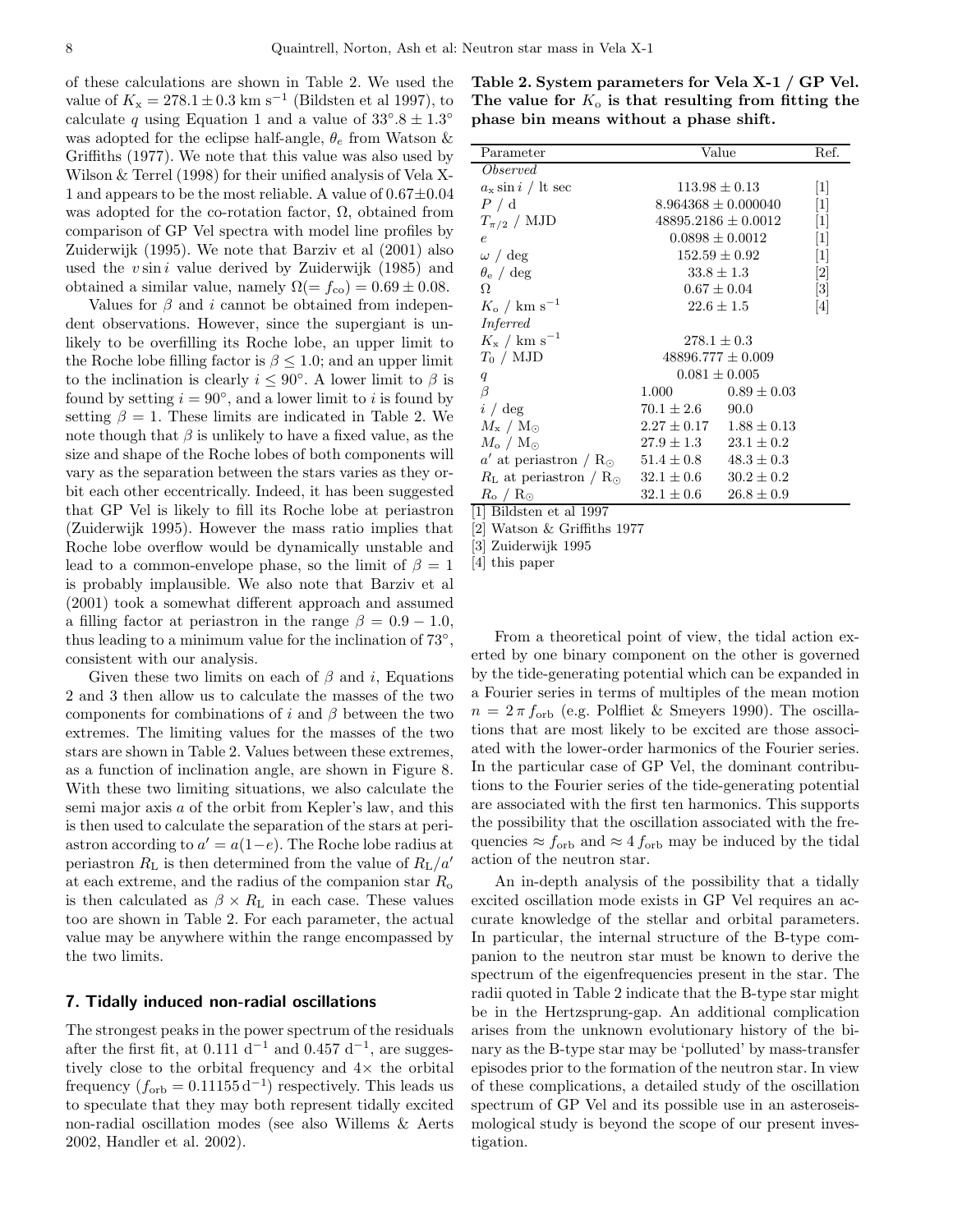

Fig. 8. The masses of the neutron star (upper panel) and companion star (lower panel) in solar units, as a function of inclination angle. The lower limit to the inclination angle is set by the condition that the companion star cannot over-fill its Roche lobe. Error bars on the masses at the extreme limits are determined as explained in the text.

## 8. Discussion

Our final value for  $K_0$  of 22.6 $\pm$ 1.5 km s<sup>-1</sup> is slightly higher than, but comparable to, those quoted by other recent authors, noted in Section 2. Our result for the neutron star mass is compatible with van Kerkwijk et al's (1995) mass value of  $M_{\rm x} = 1.9^{+0.7}_{-0.5}$ M<sub>☉</sub>, and that of Barziv et al (2001), namely  $M_x = 1.86 \pm 0.32 M_{\odot}$ . We therefore support the view that the neutron star in Vela X-1 is more massive than the canonical value of  $1.4M_{\odot}$ . However, there are a number of potential sources of systematic error, as noted in our earlier paper concerning the mass of the neutron star in Cen X-3 (Ash et al 1999), some of which will be examined below.

## 8.1. Stellar wind

As GP Vel is an early-type star, it has a significant stellar wind, and a strong and variable stellar wind can have disastrous consequences when making radial velocity measurements, especially over an extended period of time. Barziv et al (2001) made a detailed study of the effects of winds on their observations and showed that deviations in the Balmer lines in particular indicated the presence of a photo-ionization wake. We note that the supergiant GP Vel is of later type (B0) than that of Cen X-3 (O6-7), and thus has a weaker wind. Additionally, as our observations were made over a relatively short time period, the potential effect of long-term wind variation will be less than if the observations were spread over a number of years, as in the case of our Cen X-3 campaign, or over a year, as in the case of Barziv et al's Vela X-1 campaign. In other words, although the effect of the supergiant's stellar wind cannot be discounted, its effect should be less than its effect on our Cen X-3 results and less than on the results of Barziv et al (2001).

The apparent increase in amplitude of the radial velocity curve seen with increasing order in the Balmer series lines mentioned earlier, may also be an indication of a stellar wind. Conceivably, the different order lines have different contributions from the wind material as it moves further out, and this could produce the correlation seen. Since we have not used the Balmer lines in our analysis however, this effect does not influence our final result.

# 8.2. X-ray heating

The effect of X-ray heating of the surface of GP Vel may be compared with the corresponding effect in Cen X-3. The ratio of intrinsic to irradiated fluxes may be estimated for each system as  $(L_o/4\pi R_o^2)/(L_x/4\pi (a - R_o)^2)$ . The *RXTE* ASM lightcurves show that both sources have similar Xray fluxes, but Cen X-3 is at over three times the distance of Vela X-1 (Sadakane et al 1985; Humphreys & Whelan 1975) so its X-ray luminosity is at least a factor of ten higher. The luminosities of the supergiant stars in both systems are similar, but the radius of the star in Cen X-3 and the separation of the supergiant and neutron star are both around three times smaller in Cen X-3 (Ash et al 1999) than in Vela X-1. Hence the effect of X-ray heating in Vela X-1 is of order ten times less than in Cen X-3. We were able to rule out significant X-ray heating in the case of Cen X-3 (Ash et al 1999), and the effect should therefore be even less in this case.

#### 8.3. Deviations from Keplerian radial velocity curve

Clearly, another source of uncertainty in the case of GP Vel arises from the observed deviations from a pure Keplerian radial velocity curve. van Kerkwijk et al (1995) suggested that these deviations do not last longer than a single night, although our results (Figure 3) suggest that they may last for up to two system orbits. They suggested that the deviations are the result of short-lived, high-order pulsations of the photosphere and we confirm that the frequencies appear to be harmonically related to the orbital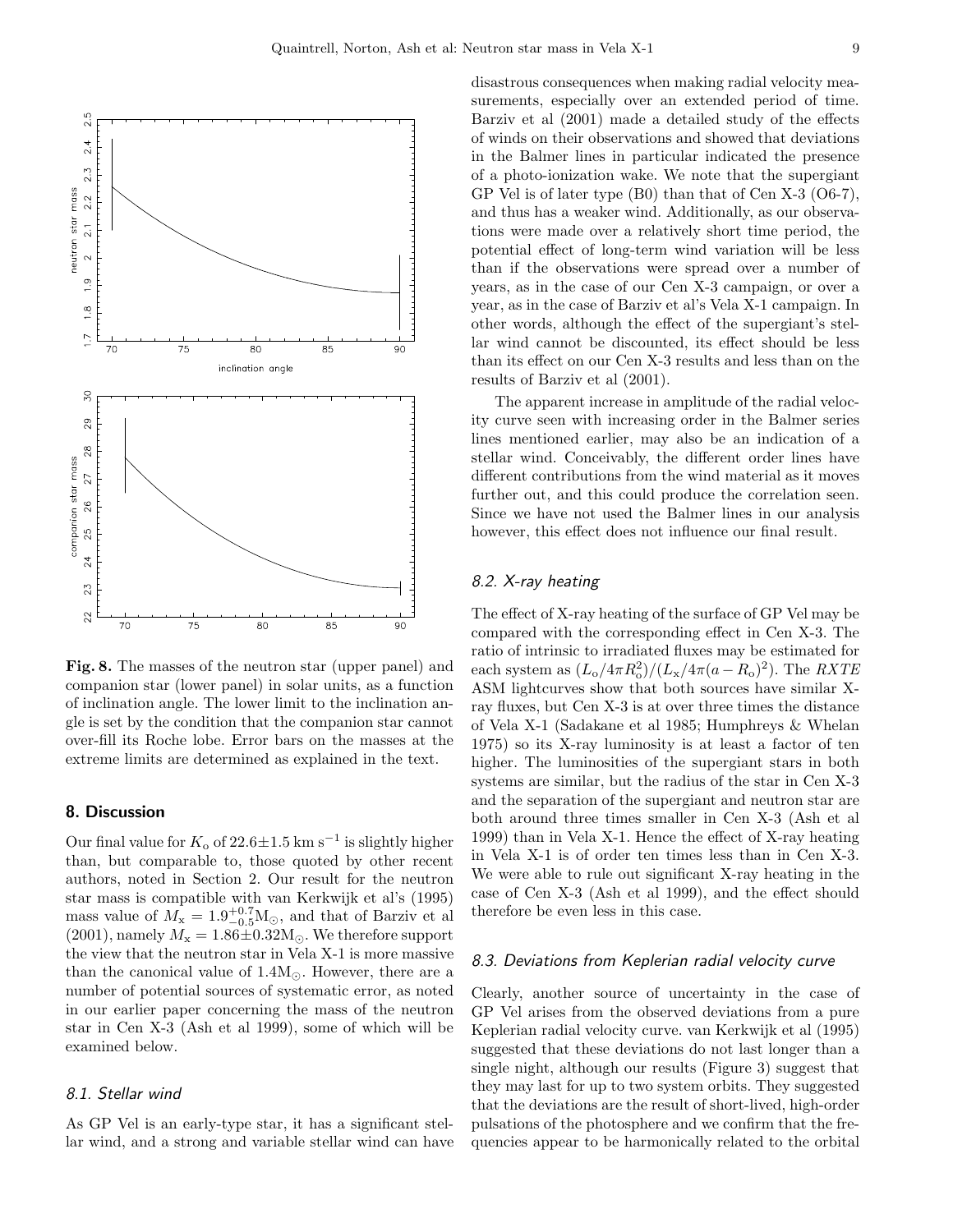frequency. It is possible therefore that they do represent tidally induced oscillations. As well as introducing another source of error into our attempts to measure the radial velocity of the centre of mass of the supergiant, the "wobbles" cause another problem. If the shape of the star is constantly changing, this will affect the extent to which the star fills its Roche lobe. Additionally, the size and shape of the Roche lobe itself will vary with phase, as the two components orbit each other in eccentric orbits. We believe that we have partially accounted for this effect by removing the 2.18 d modulation shown in Figure 3.

However, as Figure 7 demonstrates, there is clearly a remaining effect which may be characterised by an additional radial velocity variation at the orbital period. This manifests itself as a phase shift in the radial velocity curve with respect to the X-ray orbital ephemeris. The measured amplitude of the radial velocity curve is therefore a combination of the orbital motion of GP Vel and an additional component that may be due to a non-radial pulsation induced by the eccentric orbit of the neutron star. There may even be another component of this non-radial pulsation at the orbital period that is in phase with the orbital motion and so undetectable. Our  $K_0$  value, and presumably all previous measurements too, are therefore subject to an unknown systematic error, and the stellar masses calculated from them are also uncertain because of this.

Another possibility for the origin of the extra velocity component at the orbital period is large-scale motion required to keep the tidal bulge pointing in the direction of the neutron star given the asynchronous stellar rotation  $(\Omega = 0.67)$ . However, such a tidal bulge would extend in both directions – towards and away from the neutron star – and so the effect may cancel out.

As a further result, our identification of these departures from the radial velocity curve in GP Vel suggest that it may be the third recent candidate to exhibit tidally induced non-radial oscillations, after HD 177863 (De Cat 2001, Willems & Aerts 2002), and HD 209295 (Handler et al. 2002).

## 8.4. Neutron star mass

The minimum neutron star mass consistent with our results is around 1.74  $M_{\odot}$ . A recent review of neutron star equations of state by Lattimer & Prakash (2000) shows that such a mass would exclude the schematic potential models of Prakash, Ainsworth and Latimer, and the various models based on a field theoretical approach by Glendenning & Moszkowski, by Glendenning and Schaffner-Bielich, and by Prakash, Cooke & Lattimer. Hence the 'softer' equations of state that incorporate components such as hyperons, kaons and quark matter are ruled out.

In order to be consistent with a neutron star mass of  $\sim$  1.4 M<sub>☉</sub>, the radial velocity amplitude of GP Vel would have to be  $K_0 \sim 18 \text{ km s}^{-1}$ , implying that the additional

velocity component due to the non-radial pulsation has an amplitude of around  $\sim 4.5$  km s<sup>-1</sup>.

We conclude by noting that there are two large sources of uncertainty in deriving the masses of the stellar components. The first is that of the value  $\beta$  (the ratio of the radius of the companion star to its Roche lobe radius). This in turn leads to a large uncertainty in  $\sin i$  (and hence the masses) and is unlikely to be reduced even with optical spectroscopic observations of greater signal-to-noise. The second source of uncertainty is the additional radial velocity component at the orbital period that we have discovered and represented by a phase shift. Removing the effect of such a velocity component is likely to require detailed modelling of tidally excited oscillation modes in GP Vel which in turn requires an accurate knowledge of the stellar parameters. Consequently, the mass measurement presented here may represent the best that is achievable.

Acknowledgements. We thank the Mount Stromlo Observatory staff for maintaining the 74-inch telescope. The data analysis reported here was carried out using facilities provided by PPARC, Starlink and the OU research committee. HQ was employed under PPARC grant number GR/L64621 during the course of this work. The authors would also like to thank Deepto Chakrabarty for his help, and the referee, Marten van Kerkwijk, for his many detailed and constructive suggestions which have helped to significantly improve the paper.

#### References

- Ash T.D.C., Reynolds A.P., Roche P., Norton A.J., Still M.D., Morales Rueda L., 1999, MNRAS, 307, 357
- Barziv, O., Kaper, L., van Kerkwijk, M.H., Telting, J.H., van Paradijs, J., 2001 A&A, 377, 925
- Bildsten, L., Chakrabarty, D., Chiu, J., et al, 1997, ApJS, 113, 367
- Brucato R.J., Kristian J., 1972, ApJ, 173, L105
- De Cat, P., 2001, An observational study of bright southern slowly pulsating B stars, PhD Thesis, Katholieke Universiteit Leuven, Belgium
- Chakrabarty D., Wang Z., Juett A., Lee J., Roche P., 2002, ApJ, 573, 789
- Charles P.A., Mason K.O., Culhane J.L., Sanford P.W., White N. E., 1976, "X-ray Binaries", NASA SP-389, 629
- Chodil G., Mark H., Rodrigues R., Seward F.D., Swift C.D., 1967, ApJ, 150, 57
- Clark J.S., Goodwin S.P., Crowther P.A., Kaper L., Fairbairn M., Langer N., Brocksopp C., 2002, A&A, in press [\(astro-ph/0207334\)](http://arxiv.org/abs/astro-ph/0207334)
- Deeter J.E., Boynton P.E., Shibazaki N., Hayakawa S., Nagase F., Sato N. 1987, AJ, 93, 877
- Forman W., Jones C., Tananbaum H., Gursky H., Kellogg E., Giacconi R. 1973, ApJ, 182, L103
- Giacconi R., Murray S., Gursky H., Kellogg E., Schreier E., Tananbaum H., 1972, ApJ, 178, 281
- Handler, G., Balona, L.A., Shobbrook, R.R., Koen, C., Bruch, A., Romero-Colmenero, E., Pamyatnykh, A.A., Willems, B., Eyer, L., James, D.J., Maas, T., 2002, MNRAS 333, 262
- Hiltner W.A., Werner J., Osmer, P., 1972, ApJ, 175, L19
- Humphreys R.M., Whelan J., 1975, Observatory, 95, 171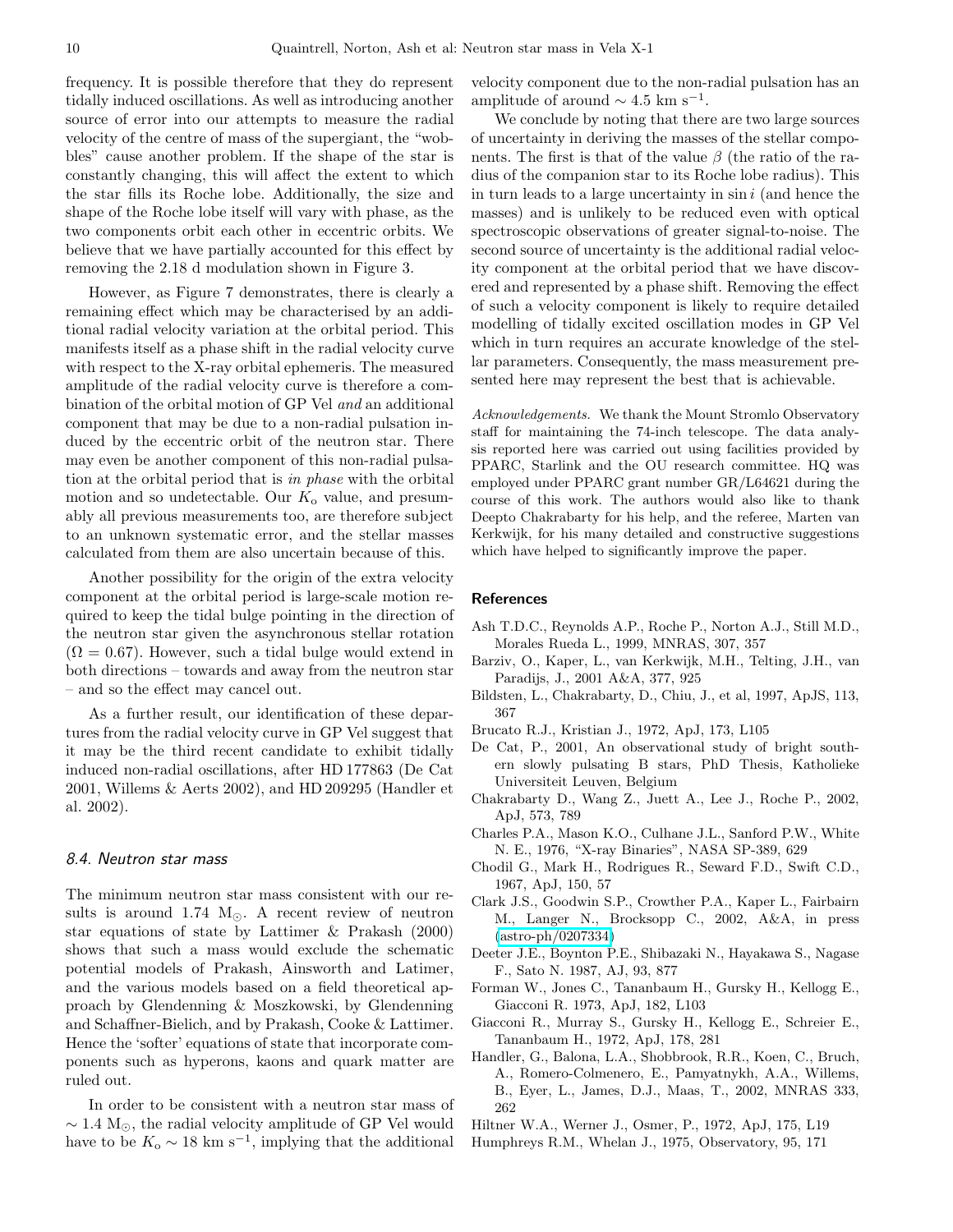- Lattimer J.M., Prakash M., 2000, Physics Reports, 333–334, 121
- McClintock J.E., Rappaport S., Joss P.C., Bradt H., Buff J., Clark G.W., Hearn D., Lewin W.H.G., Matilsky Y., Mayer W., Primini F., 1976, ApJ, 206, L99
- Polfliet, R., Smeyers, P., 1990, A&A 237, 110
- Rappaport S.A., Joss P.C., 1983, in Accretion Driven Stellar X-ray Sources, Lewin W.H.G., van den Heuvel E.P.J., eds., Cambridge University Press.
- Rappaport S.A., McClintock, J., 1975, IAUC 2833
- Rappaport S.A., Joss P.C., McClintock J.E., 1976, ApJ, 206, L103
- Rappaport S.A., Joss, P.C., Stothers R., 1980, ApJ, 235, 570
- Sadakane K., Hirata R., Jugaku J., Kondo Y., Matsuoka M., Tanaka Y., Hammerschlag-Hensberge G., 1985, ApJ, 288, 284
- Stickland D., Lloyd C., Radziun-Woodham A., 1997, MNRAS, 286, L21–24
- Ulmer M.P., Baity W.A., Wheaton W.A., Peterson L.E., 1972, ApJ, 178, L121
- van Kerkwijk M.H., van Paradijs J., Zuiderwijk E.J., Hammerschlag-Hensberge G., Kaper L., Sterken C., 1995, A&A, 303, 483
- van Paradijs J.A., Hammerschlag-Hensberge G., van den Heuvel E.P.J., Takens R.J., Zuiderwijk E.J., De Loore C., 1976, Nature, 259, 547
- van Paradijs J.A., Zuiderwijk E.J., Takens R.J., Hammerschlag-Hensberge G., 1977, A&AS, 30, 195
- Wallerstein G., 1974, ApJ, 194, 451
- Watson M.G., Griffiths R.E., 1977, MNRAS, 178, 513
- Willems, B., Aerts, C., 2002, A&A, 384, 441
- Wilson R.E., Terrell D., 1998, MNRAS, 296, 33
- Zuiderwijk, E.J., 1995, A&A, 299, 79
- Zuiderwijk E.J., van den Heuvel E.P.J., Hensberge G., 1974, A&A, 35, 353

## Appendix